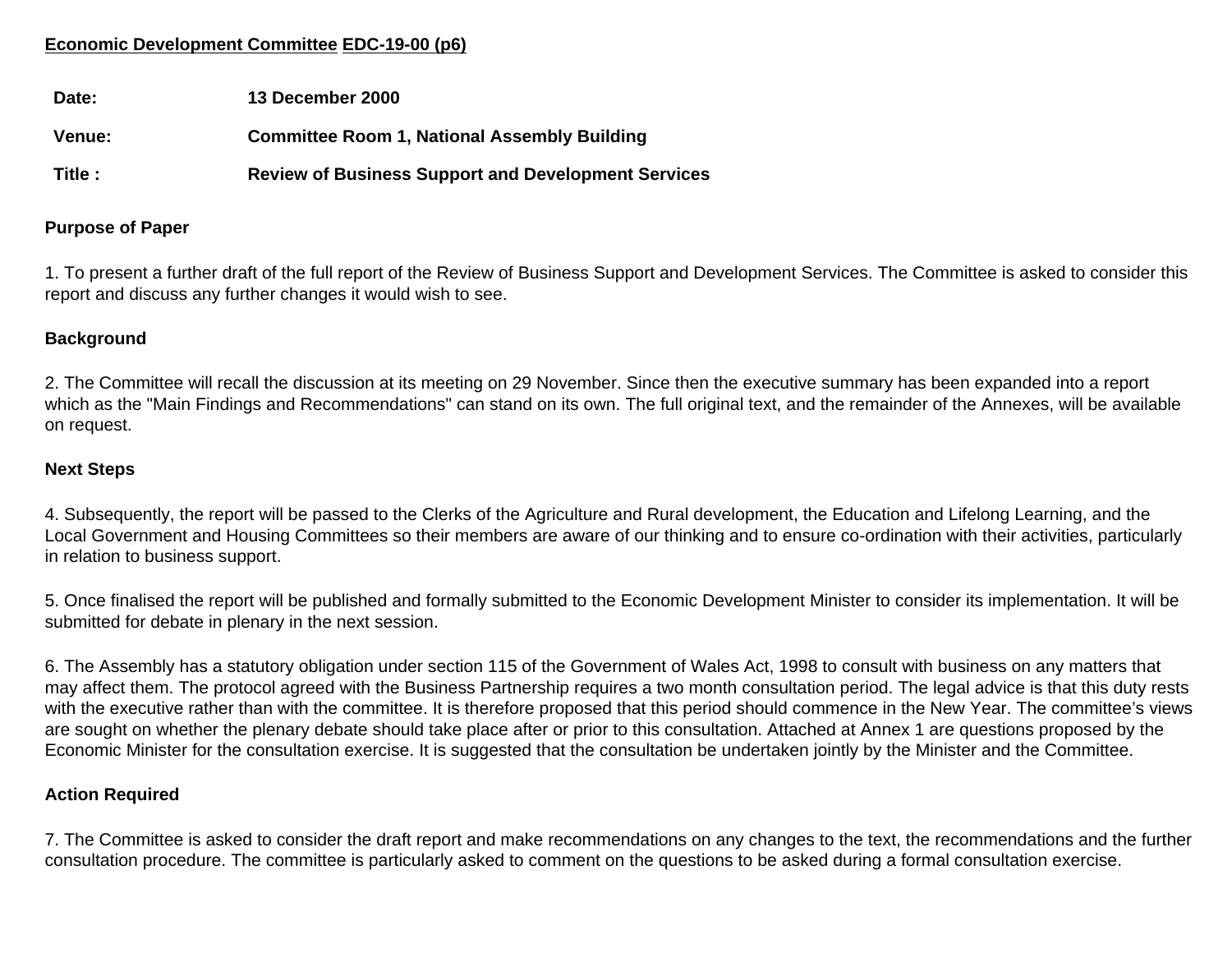$\equiv$ 

# **Possible Questions for EDC Business Support Review**

| <b>Business Connect:</b> | Should Business Connect be renamed and rebranded?                                                                                                                                                                          |
|--------------------------|----------------------------------------------------------------------------------------------------------------------------------------------------------------------------------------------------------------------------|
|                          | Would the loss of Business Connect as an independent all-Wales<br>partnership be undesirable, or would closer integration with the WDA, in<br>terms of executive support, be a price worth paying to underpin the network? |
|                          | What is the optimal geographical coverage for a Business Connect<br>partnership?                                                                                                                                           |
|                          | How can these partnerships be made more effective at local level?                                                                                                                                                          |
|                          | Would the proposed arrangements strengthen or weaken the local delivery<br>of services?                                                                                                                                    |
|                          | Should the Business Connect Board continue at national level or be<br>regionalised?                                                                                                                                        |
|                          | How can the number of organisations delivering business services on the<br>ground be reduced or streamlined?                                                                                                               |
|                          | How can the quality assurance of the network be delivered and by whom?                                                                                                                                                     |